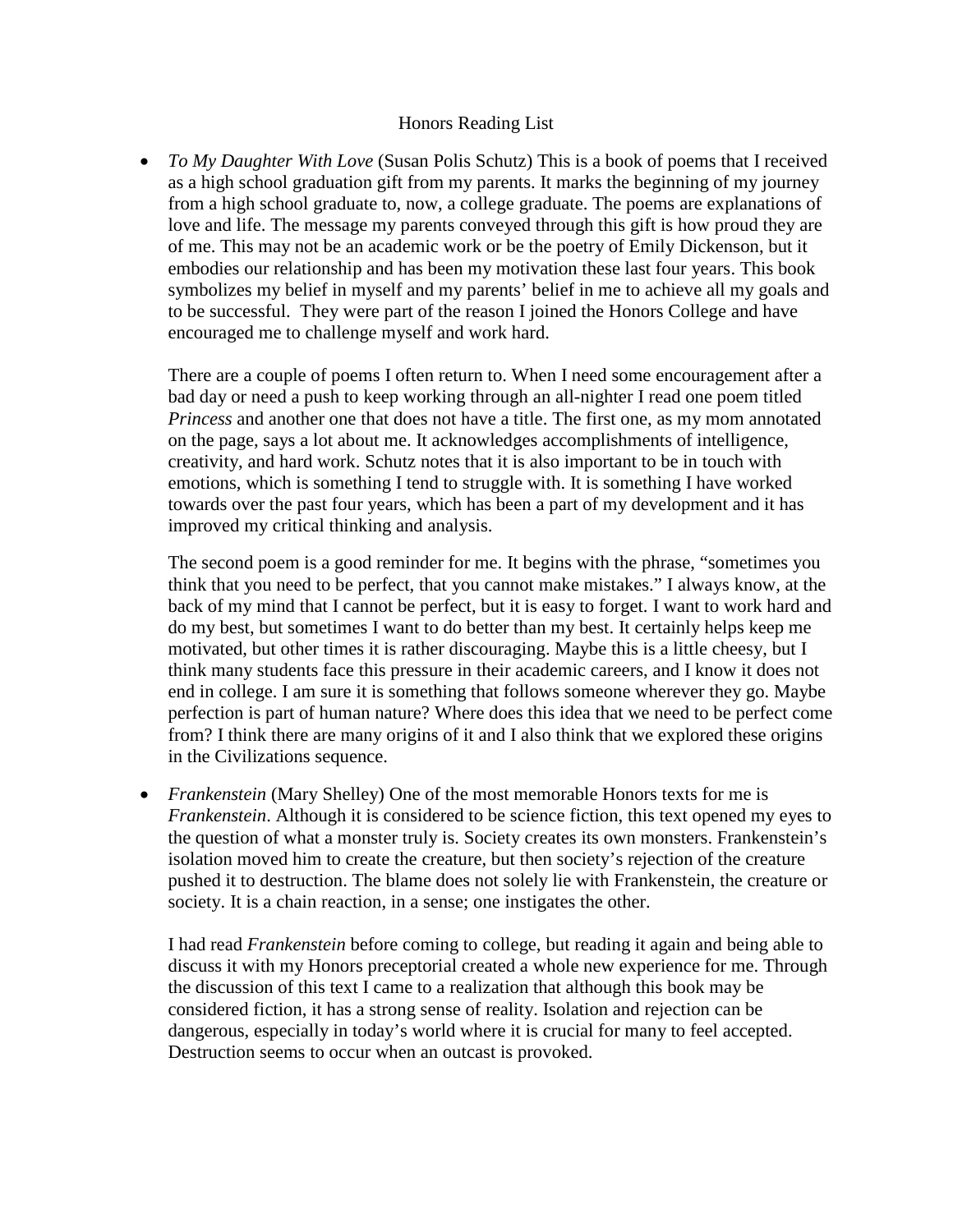• *If Not Winter* (Sappho) A collection of poetry, mostly fragmented written shortly after 630 BC that I read in Honors with Melissa Ladenheim. Even though most of it is incomplete, this text really opened my eyes to poetry and imagery. Because the poetry is fragmented it was up to me to put the pieces together and complete each poem. I also think it is the fragmented aspect of this poetry that makes the imagery strong. With few words on each page I found myself paying more attention to each word. I stopped on each page to picture the images or hear the sweet songs described. As a slow reader I usually struggle to get through all the material, but with Sappho I was able to take my time and enjoy it.

I have always been able to appreciate poetry, but I never wrote or read poetry in my free time until I read Sappho and then participated in a class exercise of Black Out Poetry. I fell in love with Black Out Poetry. At the end of that semester I used it for my final project where I picked several works we had read in Honors and created a poem about each of them. I did my best to portray each text through the poem, and by doing so I was able to come to a greater understanding of the texts. This exercise reinforced my understanding of each text because I had to contemplate which words to use from the news paper article. Instead of having to come up with the words on my own, they were there in front me; however, I had to use them to tell a different story. Because of this class exercise, I was able to attend and present at the National Collegiate Honors Council Conference in the fall of 2009; a validating and empowering experience.

• *The Republic* (Plato) I think it took at least a year after I read this for some Plato's ideas to finally make sense to me, and I know I could recapture every part of this text, but what I find interesting is the comparison of poetry and philosophy. Plato believed the performing arts imitated shadows of realities that formed on walls of the cave of ignorance. Therefore, for Plato, the performing arts were even more removed from reality. He also thought theatre appealed more to emotions rather than reason, and so he distrusted it and banned it from his Republic.

If I could sit down with Plato, I would like to dispute this idea. I began college as a history major with a theatre minor. However, in the fall of my second year I decided on a whim to double major. I had enjoyed my theatre classes and figured it was not that many more classes to make it a second major. That spring I ended up in a course on stage management, now, one of the career options I am considering. However, it was not until the fall of my third year that I began to discover the importance of theatre. When I took the class Characterization I learned more about myself than I had in the past nineteen years of my life. Why? Well, because I was forced to use myself and my life to create characters. I had to understand what was going on in the play and then find a way to identify with it. Therefore, Plato is wrong. Theatre is not an imitation. Theatre is real people completely baring themselves on a stage in front of an audience. It is certainly something that very few people can do at all, let alone do well. Plato may be right when he says that theatre appeals to emotions rather than reason, but how can someone have reason without any emotion? Yes, emotions can get out of hand and can get in the way of reason, but is that not part of being human?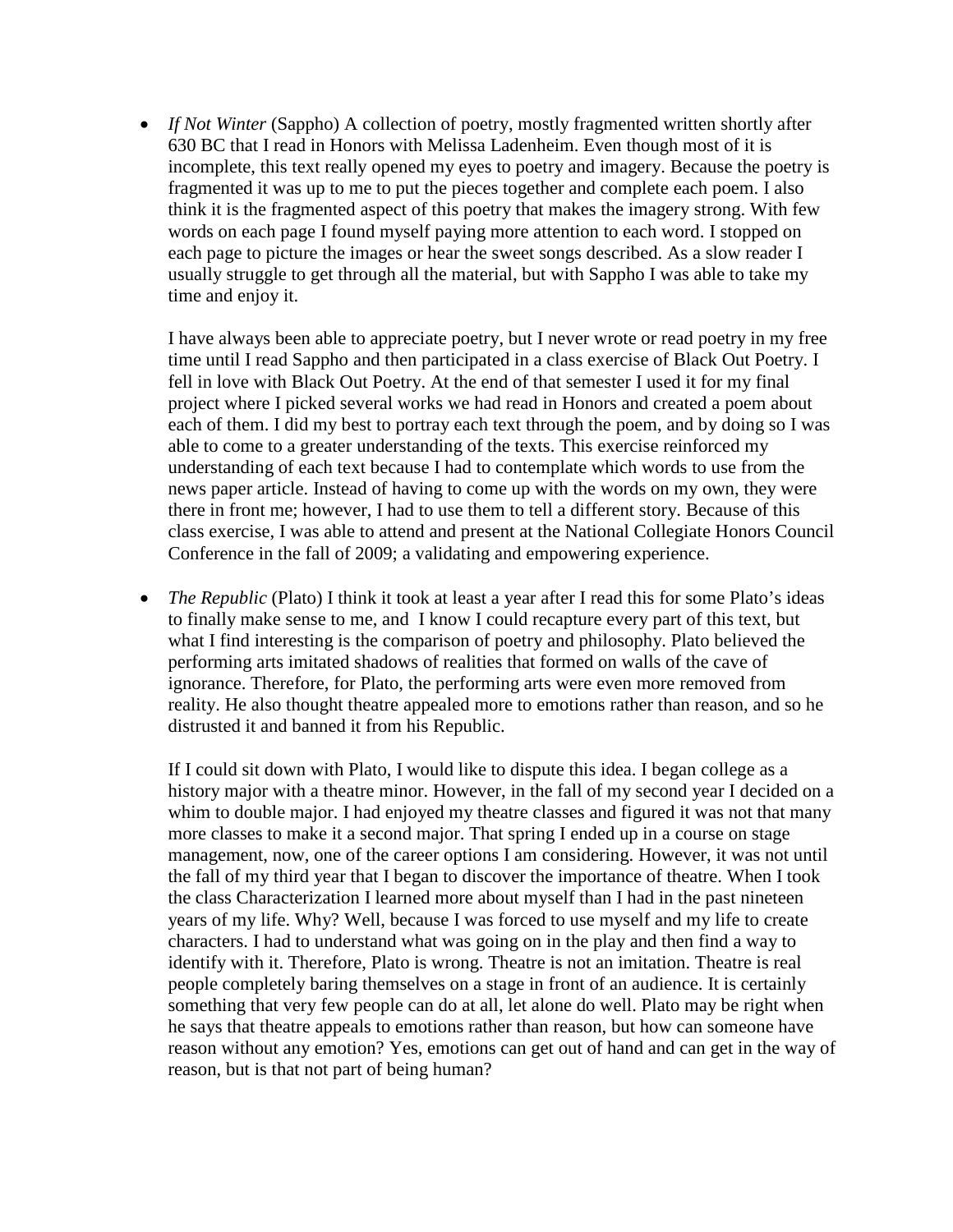I am not using the whole text of *The Republic* here. I am looking at one very small argument that Plato makes and I am using it to depict my experience in my undergrad. I have learned more than I ever thought I would from my theatre experiences, and without Plato's text I do not think I would sit here now and understand how important theatre and the arts are. When I first read this text I never thought I would reference it again, but it has followed me ever since.

- *The Second Sex* (Simone De Beauvoir) In this 1952 text Beauvoir examines what is to be a woman, and her analysis discovers women may not be as liberated as they would like to believe. As I read parts of this text for the course Modern Intellectual History with Professor Lang, I was surprised to read Beauvoir's thoughts on women. The section that stood out the most to me was the chapter titled Social Life. It made me question my role and actions as a woman. In this chapter on a woman's social life Beauvoir states that, "woman, on the contrary [to man] is even required by society to make herself an erotic object. The purpose of the fashions to which she is enslaved is not to reveal her as an independent individual, but rather to cut her off from her transcendence in order to offer her as pretty to male desires; thus society is not seeking to further her projects but to thwart them." (529) Just this quote alone irks me. Do I really get dressed in the morning to please men? Am I limited in my "projects?" I would like to think society does not have this kind of influence on me, but sometimes I think it does. However, I think a similarity between Beauvoir and myself is that we both have the ability to notice the subtleties of culture that are hard to distinguish because they have become part of the normative. I am not comparing my intelligence to Beauvoir's, but I would like to think that my journey through college has given me the tools to question and challenge the issues discussed in texts such as this.
- *The Counterrevolution of Slavery* (Manisha Sinha) This text focuses on South Carolina's political history between the years of 1828 and 1860 through four main events including: the Nullification Crisis of 1828-1834, the first secession crisis over the Compromise of 1850, the movement to reopen the African slave trade in the 1850s, and South Carolina's secession in 1860. I don't remember the specifics of this text, but it represents part of my belief in the discipline of History. History is not just one view or interpretation; it is an amalgamation of many different perspectives. The History of the American South course I took with David Turpie, solidified this idea for me. Growing up in the North I had only been exposed to very little southern history. Because of this class I became more sympathetic with the Southern perspective.

In high school history was mostly about learning facts, it is important to have a sense of the facts, but part of my journey as a history major includes the understanding that all of the facts are based on an opinionated and biased point of view. World War II started at a different time for Germany than it did for the United States. The Civil War started at a different time for the North than for the South. History is not just facts; history is interpretation and the search for understanding. It is an important part of every discipline. Every professor has his/her own perspectives, as well as every great philosopher, artist, and scholar. They are all influenced by the world differently and without the differences we would not have history majors, and we certainly would have no need for theatre.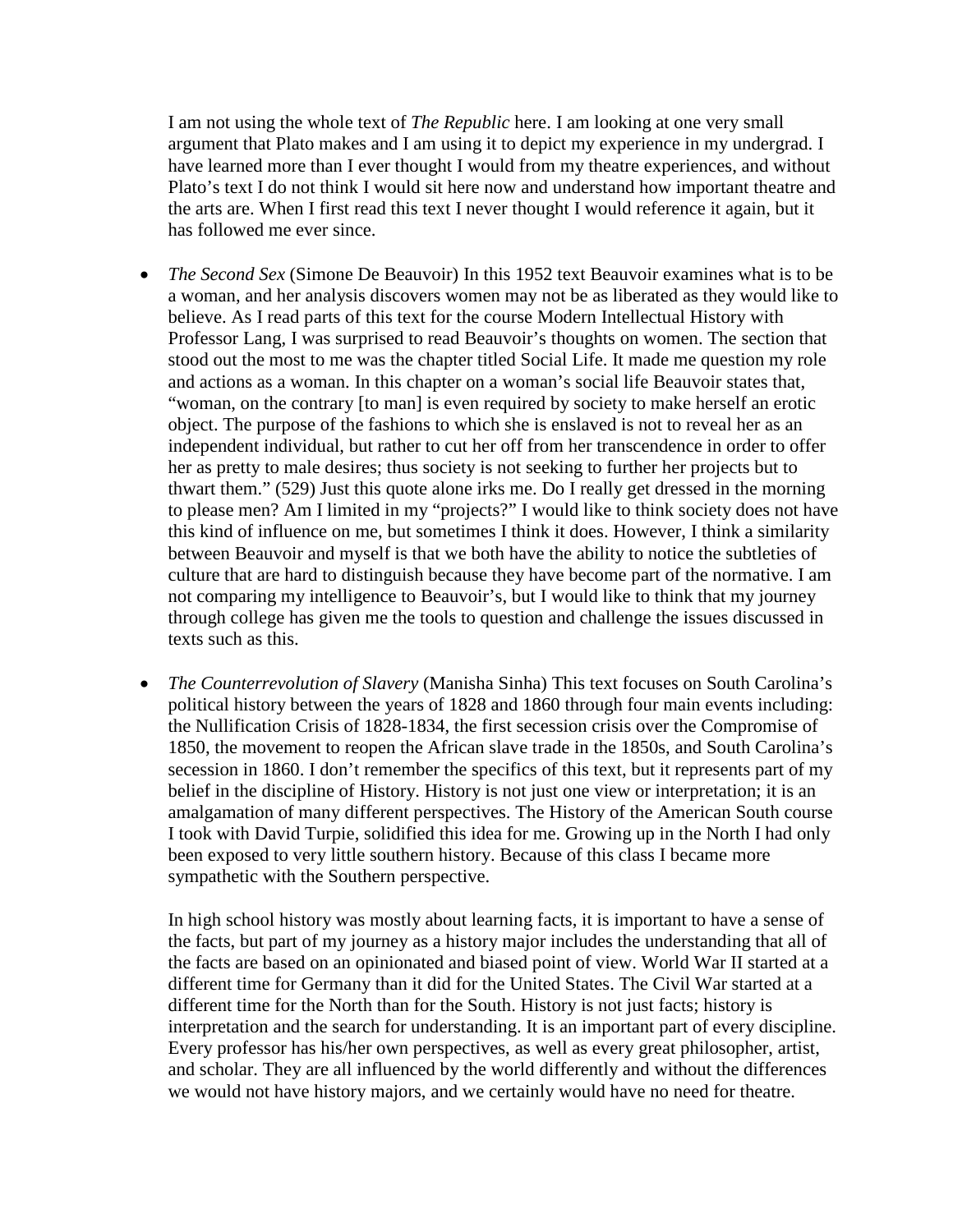What does this have to do with the history of South Carolina? Well, South Carolina had its own perspective and that is where my thought process on perspective began. Therefore, it is not the context of this book that makes it essential, but the idea behind it.

- *Dr. Seuss & Co. Go To War* (André Schiffrin) This work is a collection of editorial cartoons from World War II. I came across this book last semester in the class Early Twentieth Century America with Professor Godfried. Not a typical history text, this book explores World War II through the eyes of leftist cartoonists. I've always looked at political cartoons in class, but until I had to use several of these cartoons to construct a short paper I did not understand how crucial they are. I never realized how much thought goes into political cartoons. Every detail is included. I was thoroughly impressed with these cartoons and even now when I look back through them I find new details within them. By flipping through this book it is easy to understand what the major issues of the war were. But more importantly the cartoons are an example of culture, art, and the importance of the everyday. These cartoons came out of publications that were printed weekly. It is easy to browse over a mundane item such as a political cartoon, but it is often those mundane items that allow for a better understanding of any society.
- *Dutch Genre Paintings* I studied these paintings as part of Honors. Many of my classmates did not see the point of these paintings. They seemed "boring." I did not notice all the technical details that were pointed out in the lecture and by my classmates, but what I did notice was the importance of such work. These paintings emphasize the everyday, and although it is not the most exciting exhibit of paintings, all the paintings allow the viewer to enter Dutch daily life of the  $17<sup>th</sup>$  century. It is the everyday that makes history. It is the everyday people of a society that adapt the create change over time. When I study history I am always drawn to topics that deal with the everyday and society. I see the everyday as a link to the bigger events. Whether we realize it or not it is the everyday that we live. We need the everyday of the past and present in order to understand the society in which we live today.
- *Doubt* (John Patrick Shanley) In one of my favorite plays, Shanley explores the relationships between a priest, two nuns, and one boy who appears to be targeted by the priest. The priest, Father Flynn, is accused by Sister Aloysius of giving the boy special attention, but without a witness or a complaint from the boy there is doubt as to whether Father Flynn is guilty or the Sister is out to get him. Shanley makes a point in the preface that confronts us, "doubt requires more courage than conviction does, and more energy; because conviction is a resting place and doubt is infinite—it is a passionate exercise. You may come out of my play uncertain . . . we've got to learn to live with a full measure of uncertainty. There is no last word. That's the silence under the chatter of our time" (x). It is okay to doubt. I think there is a perpetual fear of being wrong and somehow I think doubt is linked to that. To be uncertain can be a sign of weakness, but uncertainty is a demand for a better understanding. What is wrong with that? Why do we have to be certain? The world is not black and white; in fact, I would argue that the world is completely gray. No matter what, someone will always have a different perspective.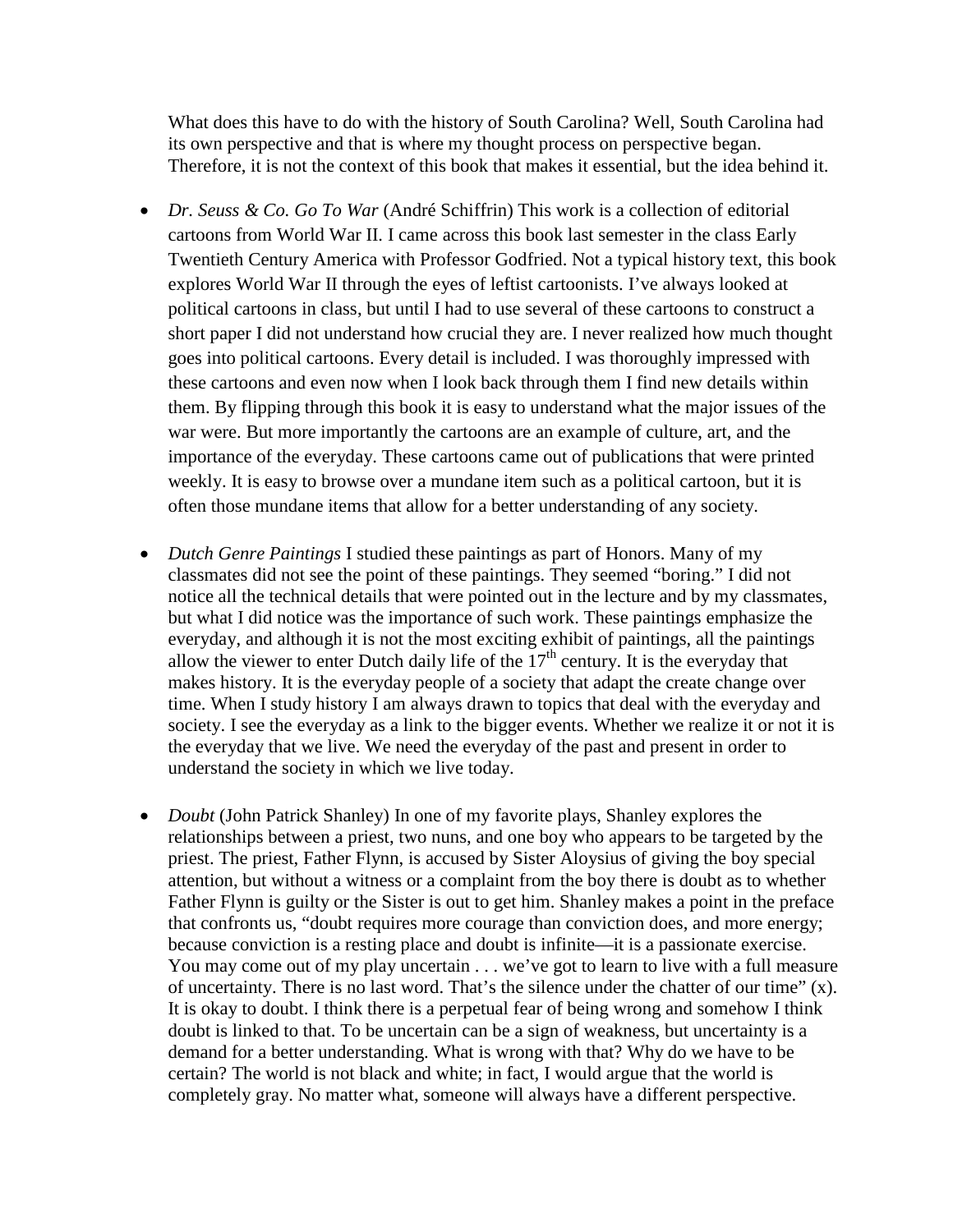By the end of Shanley's play the reader/viewer is left to decide whether Father Flynn is guilty. More often than not, Father Flynn is convicted by readers and viewers, but I think they might be quick to judge. Interestingly enough, when I watched the movie version of the play several years ago I was convinced Father Flynn was guilty. When I read the play for the first time this past year I had doubt. I was not convinced that he was guilty nor was I convinced that he was not. Does that make me weak? I certainly hope not. Does that come from my tendency to be indecisive? Maybe. But in the end I return to Shanley's challenge and consider both outcomes.

- *The Goat or, Who is Sylvia?* (Edward Albee) A play about bestiality? I don't think so. Albee has created a character, Martin, who makes us question love and relationships. Martin may think he is in love with a goat, and it may tear apart his "normal, successful life," but what Albee really gets at is prejudice. As Sandra Hardy put it when this play was discussed in her Script Analysis class, "isn't it what you are used to that you tolerate?" We might think we are accepting or liberal, but we may be limited by what we are "used to." Once again, I come back to the idea of society and its influence. It is unacceptable for a man to fall in love with a goat, right? Albee didn't think so and I would like to say I do not think so either, but something holds me back. I would like to think that I would not judge someone for having a relationship with a goat, but I think I would. Am I a terrible person for judging? Why do I have a problem with it? Because society tells me I should, but then why is it okay for society to constrain my thoughts and opinions? It's not okay, but can I stop it from happening? I think what Albee was trying to do with this play is provoke his audience and he did just that.
- *Bodymind* (Ken Dytchwald) In this text Dytchwald connects the body and it's physical well-being to the mind and it's psychological well-being. The body and mind, everything, is all connected and he explains a holistic way to understand this connection and maintain a healthy "bodymind" and life. This book was required reading for my Movement for the Actor class with Marcia Douglas. I am pretty sure I was the only student in the class to read the whole book, and in my opinion my classmates missed out. Many of the theatre classes I have taken have led to a better understanding of me. This book allowed me to understand my own body language as well as others. And after reading this text I would argue that a better understanding of myself made me be a better student and helped me succeed academically.
- *Performance Studies: An Introduction* (Richard Schechner) This text is required for a new theatre class that was offered for the first time this semester. Performance Studies taught by Tom Mikotowicz is a different approach to theatre and performance in general. Everything is a performance and this book dissects every aspect of it. By analyzing something as a performance I have a better understanding of the activity or action and the motivation behind it. This book is filled with theories on how to study performance and sheds new light on the everyday. By examining my morning routine I find ritualized behavior that I perform on a daily basis. I may not be on a stage performing for an audience, but I am performing a pattern of known behavior that consists of action, and action is performance. Why is this important? Performance studies allows for a better understanding of our changing world. With new technology the world has become less of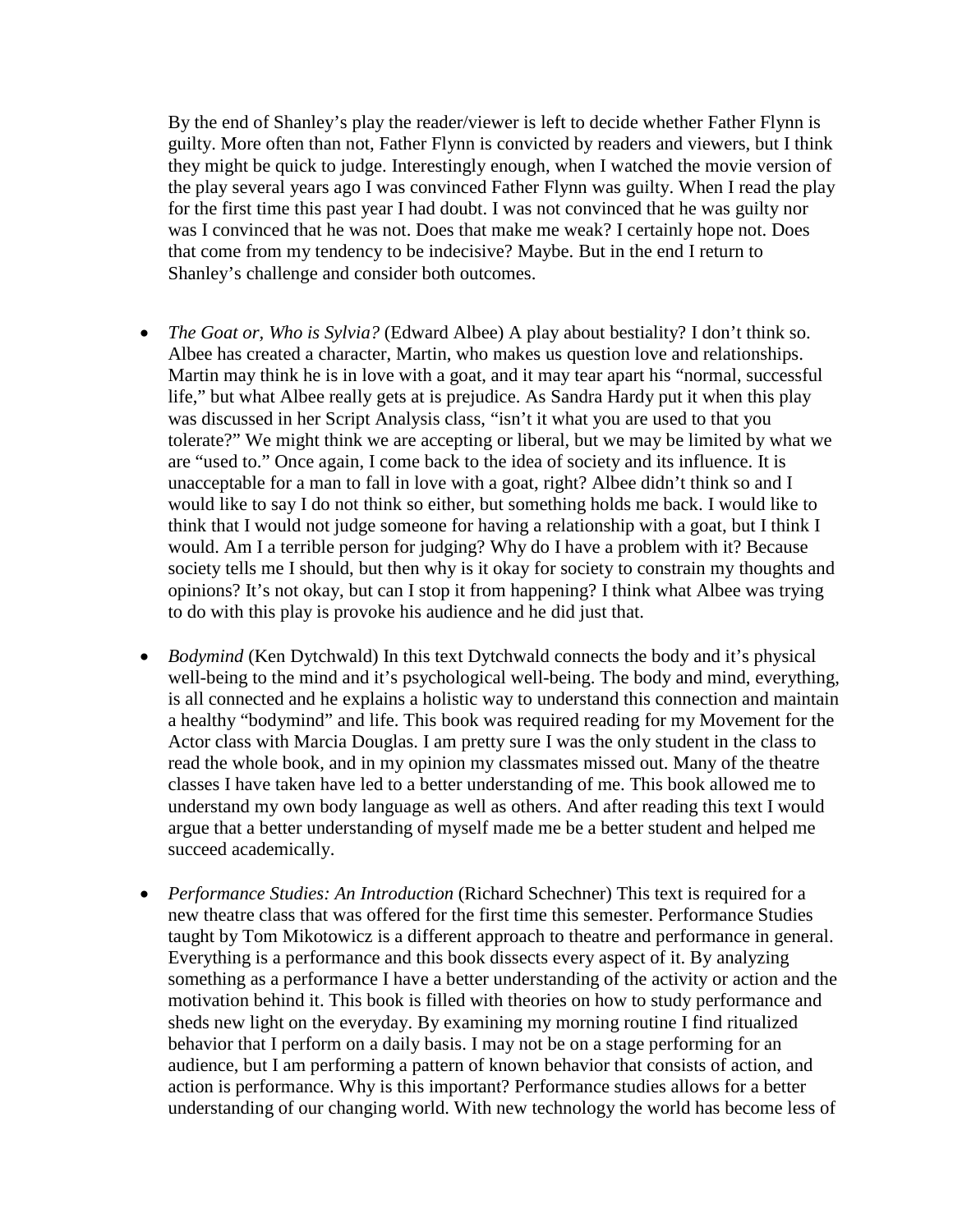a book that needs to be read and understood and more of a performance that needs to be participated in.

• *Avenue Q* (Book by Jeff Whitty, Music and Lyrics by Robert Lopez and Jeff Marx) A musical that I have seen Off Broadway, and have now had a chance to work on. Simply stated, *Avenue Q* is a show about life. The soundtrack and storyline speak to me, and always have ever since I was first introduced to it several years ago.

A young college graduate sets out to find not only a job and a place to live in New York City, but his purpose in life. In the opening song, Princeton, the college graduate, asks, "what do you do with a BA in English?" Although I may not be working for my BA in English, I have found myself at the end of my undergraduate journey asking myself a similar question. What is my purpose in life and what do I do with a BA in History and Theatre? I have worked hard and survived many late nights of cramming for exams and writing papers. I have challenged myself by taking difficult courses and pushing myself to think outside of my comfort zone. I have grown intellectually and socially I have matured, but now what? I am not sure. I think, like Princeton, I will have to take some time and consider all of my options. This show uses exaggerated comedy to put life in perspective. Life is not perfect and it has many ups and downs, and I think it is important to remember that. I had a tough start to this last semester and although it is easy to, I could not use it as an excuse to slack off. I needed to push forward and I did just that. This is the message of the final song. Entitled "For Now" the characters all come together to remind the audience that no matter how tough life may seem "except for death and paying taxes, everything in life is only for now."

*Avenue Q* provided me with my own theatre experience as both an audience member and a crew member. Going to New York and seeing live theatre was an unforgettable experience in my undergraduate career. Nevertheless, to be able to see the performance and then in the following year participate in a production of it was just as unforgettable. I worked as an assistant stage manager on this production and although it was challenging at times I would not trade that experience for anything. I was able to become a better stage manager by working on this production because I watched how someone else worked as a stage manager and then I found what worked and what did not and used it to improve my own work as a stage manager.

• *Equus* (Peter Shaffer) When I first read this play I was not really sure what it was about. I understood the basic story line, which is a seventeen year old boy, Alan, blinds six horses with a hoof pick and is sent to a psychiatrist, Martin Dysart. Dysart spends the play talking to Alan, his parents, and the stable owner to figure out what made him do such a horrible thing. It was not until the third read through in rehearsal (I just finished stage managing this production) that I finally started to understand that this play is not really about Alan, but about Dysart and his journey. Dysart discovers that horses are a part of Alan's worship and questions his ability and right to take that worship away. Alan is a free soul, as far as Dysart is concerned. He is not trapped by society as Dysart claims himself to be. Because of Alan Dysart begins to question his work and his personal life. He agrees to help Alan in the end, but knows he will never return to a "normal" life.